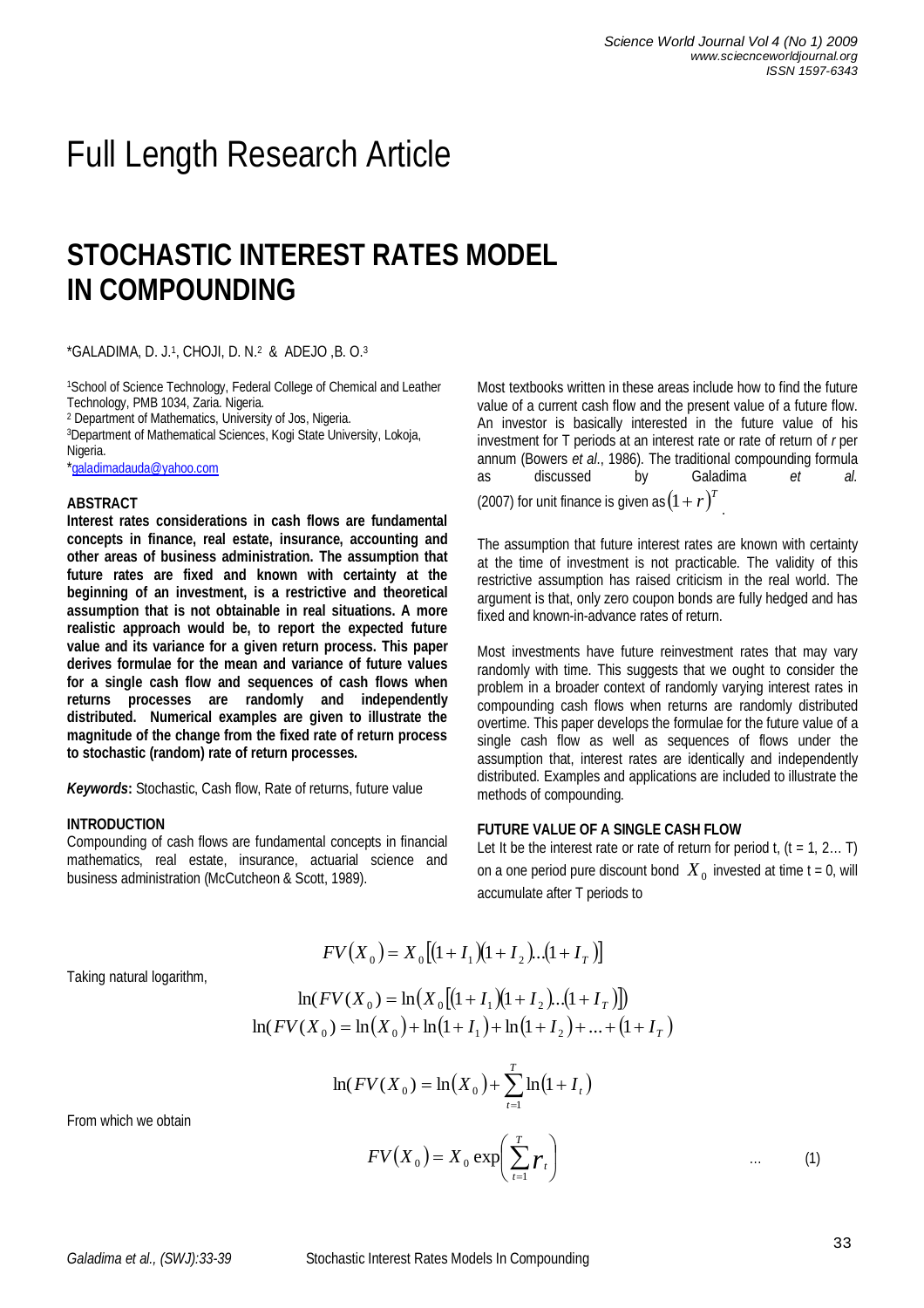where  $r_t = \ln(1 + I_t)$  is the continuously compounded returns for the period t. The textbook approach is a special case of equation (1) and may be obtained by setting  $r_{t}$  = r (a known constant) for all the periods. Generalising the compounding formula with future rates as random variables, the actual value of  $I_{_t}$  at some future date t, can not be known as at the time of the initial investment. Now denote by M(y,i) the moment generating function (Mgf) of the random variable y evaluated at the real number i. By definition (Giaccotto, 1989), M(y,i) equals E(exp(iy)).

Let 
$$
y = \sum_{t=1}^{T} r_t
$$
, and  $i = 1$ 

it is clear that the expected future value of an investment  $\,X_{\,0}\,$  is the mgf of the sum of the interest rates evaluated at the point +1:

$$
E(FV(X_0)) = X_0\left(M\left(\sum_{t=1}^T r_t, +1\right)\right)
$$

The second moment of the expected future value  $\mathit{FV}(X_0)$  is the mgf evaluated at +2:

$$
E(FV^{2}(X_{0}^{2})) = X_{0}^{2}\left(M\left(\sum_{t=1}^{T}r_{t}, +2\right)\right) \qquad \qquad \dots \qquad (2)
$$

from which we obtain the variance of the future value of  $X_0$  as;

$$
Var(FV(X_0)) = X_o^2 \left\{ M \sum_{t=1}^T r_t, +2 - \left[ M \left( \sum_{t=1}^T r_t, +1 \right) \right]^2 \right\} \qquad \qquad \dots \qquad (3)
$$

Next, we assume that  $r_t$  is a normally distributed random variable with mean  $\mu$  and variance  $\sigma$ 2 and  $r_t$  is independent of  $r_s$  for t  $\neq$ s. The mgf for normally distributed random variables has a closed form solution given by:

$$
m(y,i) = \exp\left(i\mu + i^2\left(\frac{\sigma^2}{2}\right)\right)
$$

where  $\mu$  is the mean of y and  $\sigma^2$  is its variance. The normality of  $r_{\rm r}$  implies that the sum  $\sum_{\rm r=1}^{T}$ *t t r* 1 is  $N(T\mu, T\sigma^2)$ .

Thus the stochastic formula for compounding a single cash flow is given by

$$
E(FV(XO)) = XO exp\left(T\mu + T\frac{\sigma^2}{2}\right)
$$
 (4)

and the corresponding variance around the mean is given by

$$
Var(FV(XO)) = XO2 \{ \exp(2T\mu + T\sigma2) \} \{ \exp(T\sigma2) - 1 \}
$$
 ... (5)

We observe that the expected future value is positively related to both  $\mu$  and  $\sigma^2$ . Hence an investment is likely to be worth more, after T periods as either the mean return or the variability of returns increases (Kotiah, 1991). The variance of the future value is a positive function of  $\mu$  and  $\sigma^2$ , but the coefficient of variation depends on  $\sigma^2$  only. Rewrite Equation (5) as

$$
Var(FV(XO)) = \{E(FV(XO))\}2 \{exp(T\sigma2) - 1\}
$$
 ... (6)

Both Francis (1995) and Murray & Larry (1999) defined coefficient of variation (CV) as the standard deviation divided by the mean, that is,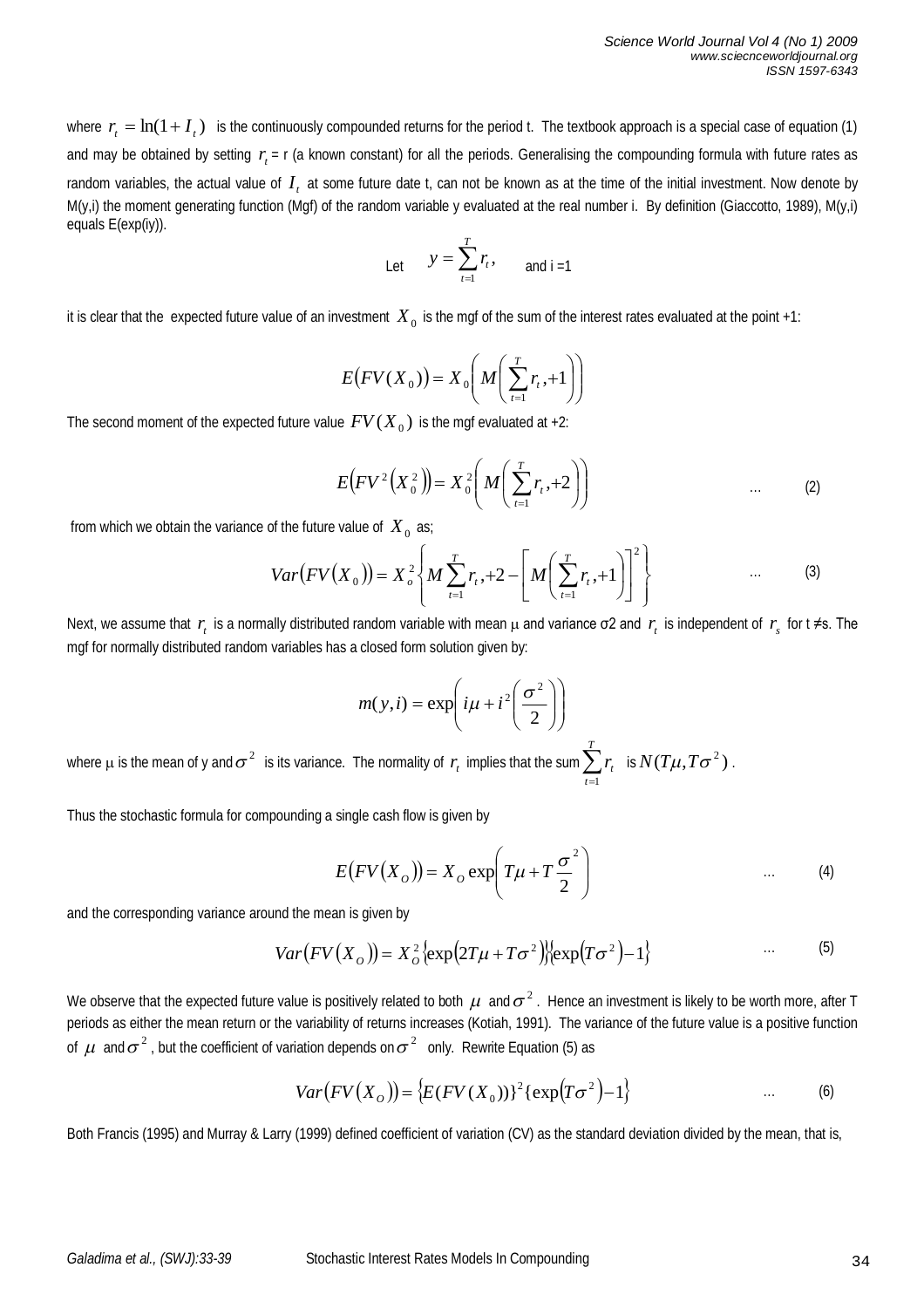$$
CV(FV(XO)) = \left\{ \exp\left(T\sigma^2\right) \right\}^{\frac{1}{2}} \tag{7}
$$

We observe that if  $\sigma^2$  is zero, Equation (4) corresponds to the formula found in textbooks for (continuous) compounding with fixed and known reinvestment rates. In this case Equation (5) reduces to zero, implying that the future value of Xo is known for sure at the time of the initial investment Galadima (2005).

The main difference between the traditional formula for the future value i.e.  $FV(X_0) = X_0 \exp(T\mu)$  and Equation (4) is the presence  $\sigma^2$ 

of the term 2  $T \rightarrow$  in the exponent. This reveals that the net effect of going from fixed to random interest rates is to increase the effective compounding rate by half the variance of the return process. Hence the variance around the mean may be used to measure the degree of

confidence about the possible future value of an investment.

#### **FUTURE VALUE FOR A SEQUENCE OF CASH FLOWS**

Consider a sequence of cash flows,  $\,X_{_1},X_{_2},...X_{_T}$  . Consistent with the traditional treatment, the flows are assumed to occur at the end of each period. Now, define the vector of (T) real numbers

 $A_t=0....0,1...1$  where there are t 0s and T–t 1s, also define the vector of random interest rates  $I$  = (r<sub>1</sub>, r<sub>2</sub>… r<sub>T</sub>), and let  $a_t=A_tI$ . The future value of  $X_1, X_2, \ldots X_T$  is given by

$$
FV(X_1, X_2, ..., X_T) = \sum_{t=1}^{T} X_t \exp(a_t)
$$
 ... (8)

It is clear that the expected future value of Equation (8) is the sum of the mgf of each  $a_t$  evaluated at the point +1:

$$
E(FV(X_1, X_2, ..., X_T)) = \sum_{t=1}^{T} X_t M(a_t, +1) \qquad \qquad \dots \qquad (9)
$$

and the second moment of Equation (8) is

$$
E(FV^{2}(X_{1}, X_{2},..., X_{T}))
$$
  

$$
\sum_{t=1}^{T} X_{t}M(a_{t},+2) + 2\sum_{t=1}^{T-1} \sum_{j=i+1}^{T} X_{i}X_{j}M(a_{t} + a_{j},+1)
$$
 ... (10)

To compute these moments, we obtain the mean and variance of at as

=

$$
E(at) = (T - t)\mu
$$
 (11)

$$
var(a_t) = (T - t)\sigma^2 \tag{12}
$$

hence the formula for compounding a sequence of cash flows X1, X2… XT is given by

$$
E(FV(X_1, X_2, ..., X_T)) = \sum_{t=1}^{T} X_t \exp\left[\mu(T-t) + \frac{\sigma^2}{2}(T-t)\right]
$$
 ... (13)

For a sequence of constant payments at equal intervals, (i.e. an annuity) the future value factor of annuity (FVA) of the sequence obtained using geometric summation reduces to,

$$
E\{FVA(X)\} = X \left[ \frac{\exp\left\{ \left( \mu + \frac{\sigma^2}{2} \right) T \right\} - 1}{\exp\left( \mu + \frac{\sigma^2}{2} \right) - 1} \right] \qquad \qquad \dots \qquad (14)
$$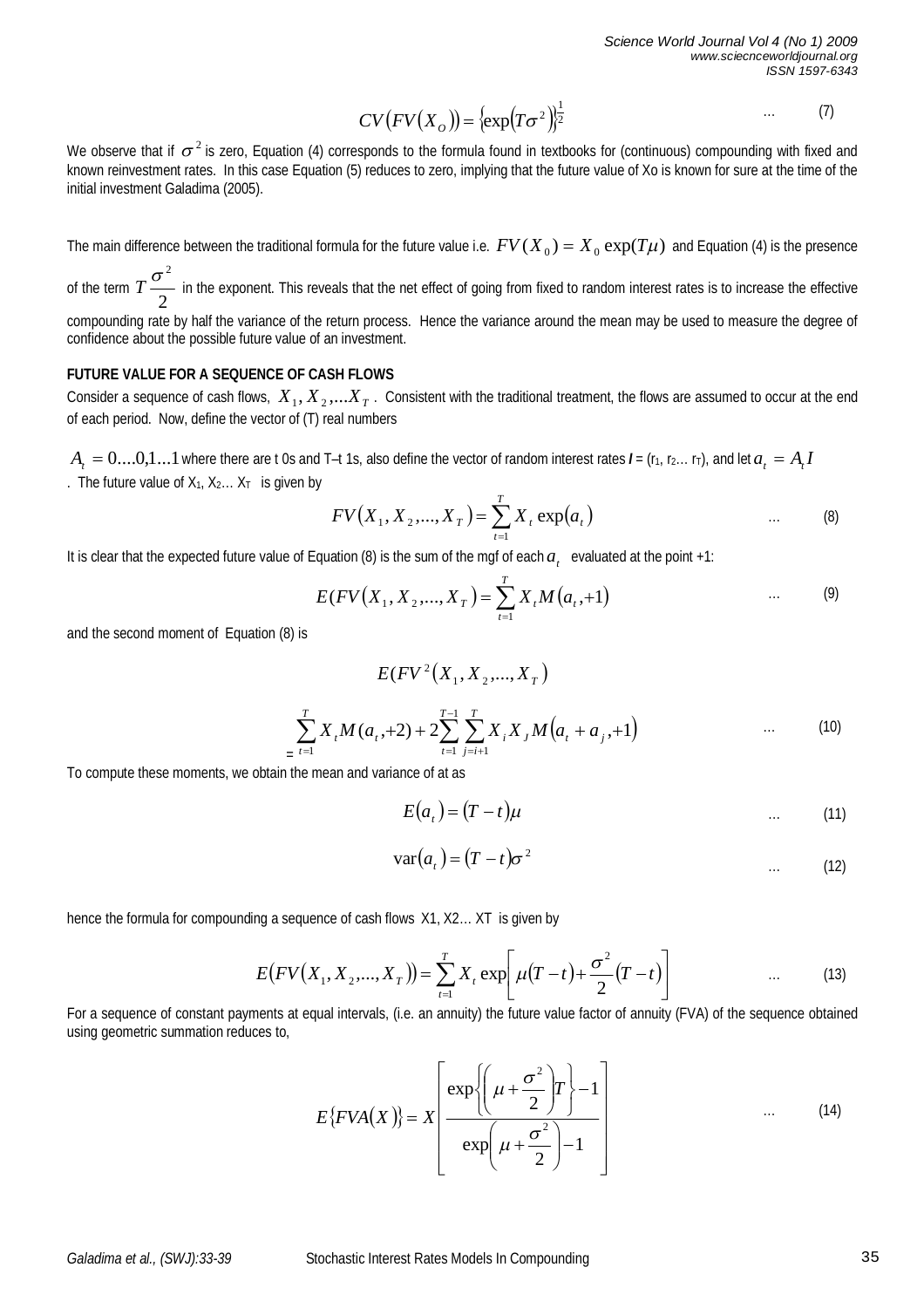Equation (14) corresponds to the traditional textbook formula for future value of annuity

$$
FVA(X) = X \left\{ \frac{\exp(T\mu) - 1}{\exp(\mu) - 1} \right\} \tag{15}
$$

Hence, the compounding rate is increased by  $\frac{\sigma^2}2$  ; therefore the traditional formula could be used with an effective interest rate of  $\mu+\frac{\sigma^2}2$  . To compute the variance of the future value, the variance of the sum  $a_i + a_j$ , using the fact that  $a_i + a_j = 2a_j + (a_j - a_i)$ , we have

 $4$ cov  $(a_i.a_i-a_i) = 0$ 

Var 
$$
(a_i + a_j)
$$
 = 4Var  $(a_j)$  + Var  $(a_j \cdot a_i)$  + 4cov  $(a_i, a_j \cdot a_i)$  ... (16)

The covariance between  $a_i$  and  $a_i$ - $a_i$  is zero, that is;

$$
Var\left(a_i + a_j\right)_{=4}(T - j)\sigma^2 + (j - i)\sigma^2 \qquad \qquad \dots \qquad (17)
$$
\n
$$
Therefore, \operatorname{var}(FV\left(X_1, X_2, \dots, X_T\right))
$$

$$
{}_{=}E\Big[FV^{2}\big(X_{1}, X_{2},..., X_{T}\big)\Big]-\{E\big[FV\big(X_{1}, X_{2},..., X_{T}\big)\]^{2}\Big\}
$$
 ... (18)  
where  $E\big[FV\big(X_{1}, X_{2},..., X_{T}\big)\big]$  is given in (13) and

$$
E\Big[ FV^2(X_1, X_2, ..., X_T) \Big] = \sum_{i=1}^T X_i^2 \exp\Big[ 2\mu (T - t) + 2\sigma^2 ((T - t)) \Big] + 2 \sum_{i=1}^{T-1} \sum_{j=i+1}^T X_i X_j \exp\Big[ \mu (2T - j - i) + \left( \frac{\sigma^2}{2} \right) (4T - 3j - i) \Big] \qquad \qquad (19)
$$

To illustrate the formulae for compounding cash flows when rates of returns are random variables, we have computed the mean and standard deviation (given right below the corresponding mean) for the future value of unit finance, both as a single cash flow and as an annuity for T periods. The results are displayed in Tables I and II. The values of  $\mu$  used are 12%, 16% and 20% respectively. For each value of  $\mu$  the moment have been computed four times; once with  $\sigma = 0$  , a second time with  $\sigma = \frac{\mu}{4}$ , a third time with  $\sigma = \frac{\mu}{2}$  and lastly with  $\sigma = \mu$ .

These are displayed respectively below each  $\mu$  value (The  $\mu$ values are written in bold type and the corresponding  $\sigma$  values are not in bold). Note that when the standard deviation is zero (the first element in each cell) we have the standard case of constant and known returns and the mean value given in any standard mathematics of finance textbook. For  $\sigma > 0$ , future values are not known with certainty. The degree of uncertainty is reflected by the non-zero standard deviation in Table 1 and Table 2.

### **CONCLUSION**

An area of application that could be handled with the present approach of random rates of return includes contribution to a pension fund, cooperative society's contributions or an Individual Retirement Account (IRA). If the rates of return are assumed fixed and known in advance, the future value of a sequence of contributions to an IRA will be known with certainty. Choosing between one fund and another in such a situation is trivial because there is no risk; obviously investors will prefer the asset with the highest possible return. Many advertisements by banks and investment firms routinely report the future value of an IRA as if such a value could be achieved with certainty under all investment possibilities. A more realistic approach would be, to report the expected future value and its variance for a given return process. An individual could then choose an IRA portfolio that maximizes the expected future value subject to a given level of risk. The formulae developed above could be used to estimate both moments for a given sequence of contributions and the return process. A number of numerical examples are given to illustrate the magnitude of the change from fixed to random returns.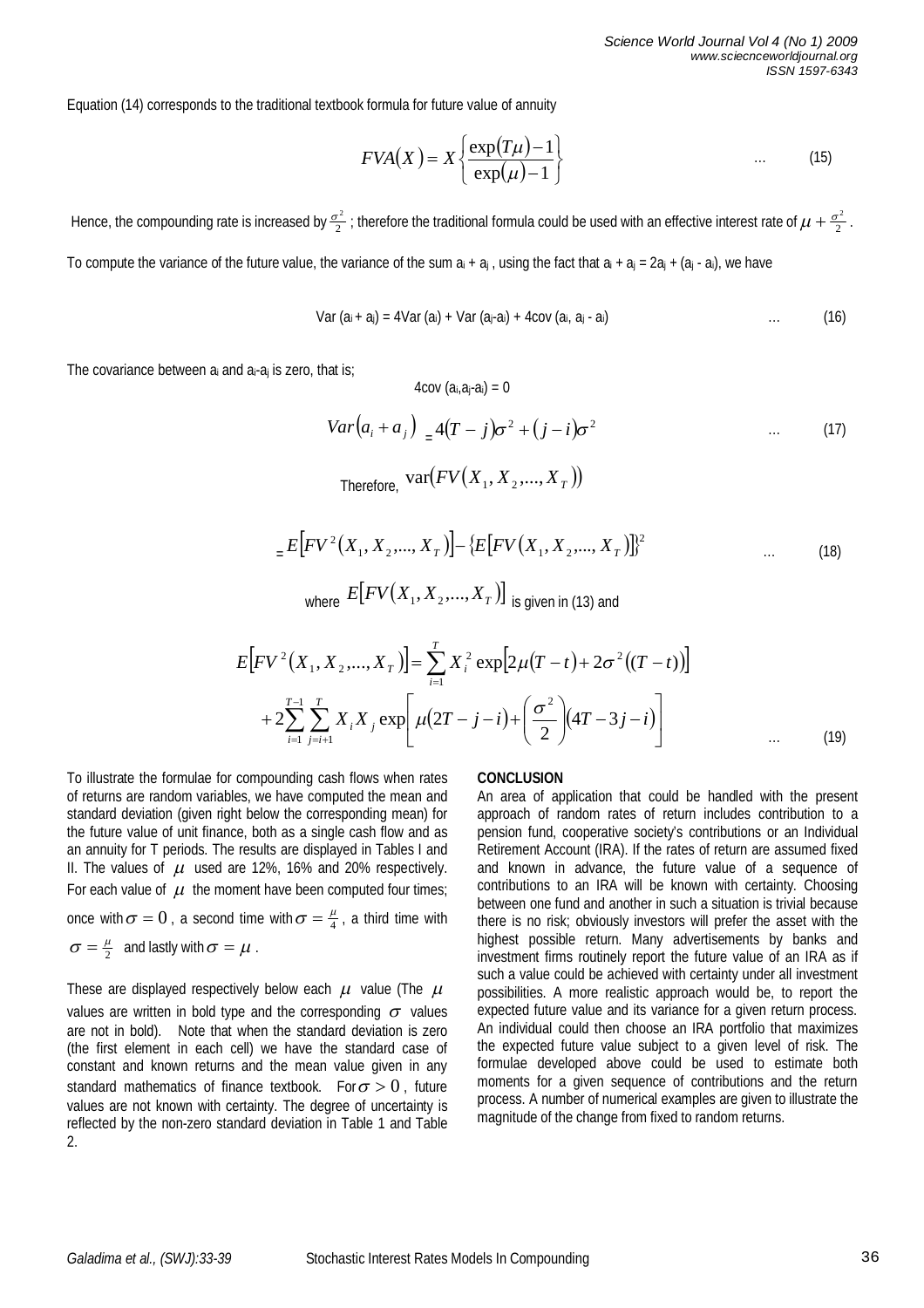| μ              | 12%   |       |       |       | 16%   |       |       |       | 20%   |       |       |       |
|----------------|-------|-------|-------|-------|-------|-------|-------|-------|-------|-------|-------|-------|
| $\sigma$<br>T  | 0%    | 3%    | 6%    | 12%   | 0%    | 4%    | 8%    | 16%   | 0%    | 5%    | 10%   | 20%   |
| 1              | 1.127 | 1.128 | 1.130 | 1.136 | 1.174 | 1.174 | 1.177 | 1.189 | 1.221 | 1.223 | 1.228 | 1.246 |
|                | 0.00  | 0.03  | 0.07  | 0.14  | 0.00  | 0.05  | 0.09  | 0.19  | 0.00  | 0.06  | 0.12  | 0.25  |
| $\overline{2}$ | 1.271 | 1.272 | 1.276 | 1.290 | 1.377 | 1.379 | 1.386 | 1.413 | 1.492 | 1.496 | 1.507 | 1.553 |
|                | 0.00  | 0.05  | 0.11  | 0.22  | 0.00  | 0.08  | 0.16  | 0.32  | 0.00  | 0.11  | 0.21  | 0.45  |
| 3              | 1.433 | 1.435 | 1.441 | 1.465 | 1.616 | 1.620 | 1.632 | 1.679 | 1.822 | 1.829 | 1.850 | 1.935 |
|                | 0.00  | 0.07  | 0.15  | 0.31  | 0.00  | 0.11  | 0.23  | 0.47  | 0.00  | 0.16  | 0.32  | 0.69  |
| 4              | 1.616 | 1.619 | 1.628 | 1.663 | 1.896 | 1.903 | 1.921 | 1.996 | 2.226 | 2.237 | 2.270 | 2.411 |
|                | 0.00  | 0.10  | 0.20  | 0.41  | 0.00  | 0.15  | 0.31  | 0.66  | 0.00  | 0.22  | 0.46  | 1.00  |
| 5              | 1.822 | 1.826 | 1.839 | 1.889 | 2.226 | 2.234 | 2.261 | 2.373 | 2.718 | 2.735 | 2.787 | 3.004 |
|                | 0.00  | 0.12  | 0.25  | 0.52  | 0.00  | 0.20  | 0.41  | 0.88  | 0.00  | 0.31  | 0.63  | 1.41  |
| 6              | 2.054 | 2.060 | 2.077 | 2.145 | 2.612 | 2.624 | 2.662 | 2.820 | 3.320 | 3.345 | 3.421 | 3.743 |
|                | 0.00  | 0.15  | 0.31  | 0.64  | 0.00  | 0.26  | 0.53  | 1.15  | 0.00  | 0.41  | 0.85  | 1.95  |
| $\overline{7}$ | 2.316 | 2.324 | 2.346 | 2.436 | 3.065 | 3.082 | 3.134 | 3.352 | 4.055 | 4.091 | 4.200 | 4.665 |
|                | 0.00  | 0.18  | 0.37  | 0.79  | 0.00  | 0.33  | 0.67  | 1.49  | 0.00  | 0.54  | 1.13  | 2.65  |
| 8              | 2.612 | 2.621 | 2.650 | 2.767 | 3.597 | 3.620 | 3.690 | 3.984 | 4.953 | 5.003 | 5.155 | 5.812 |
|                | 0.00  | 0.22  | 0.45  | 0.97  | 0.00  | 0.41  | 0.85  | 1.90  | 0.00  | 0.71  | 1.49  | 3.57  |
| 9              | 2.945 | 2.957 | 2.993 | 3.142 | 4.221 | 4.251 | 4.344 | 4.736 | 6.050 | 6.118 | 6.328 | 7.243 |
|                | 0.00  | 0.27  | 0.54  | 1.17  | 0.00  | 0.51  | 1.06  | 2.41  | 0.00  | 0.92  | 1.94  | 4.77  |
| 10             | 3.320 | 3.335 | 3.380 | 3.568 | 4.953 | 4.993 | 5.114 | 5.629 | 7.389 | 7.482 | 7.768 | 9.025 |
|                | 0.00  | 0.32  | 0.65  | 1.40  | 0.00  | 0.63  | 1.31  | 3.04  | 0.00  | 1.19  | 2.52  | 6.33  |

# **TABLE 1. FUTURE VALUE OF A SINGLE PAYMENT IN T PERIODS**

µ = mean value of the return process

σ = standard deviation of the return process

Each cell contains the expected future value FV and, right below, its standard deviation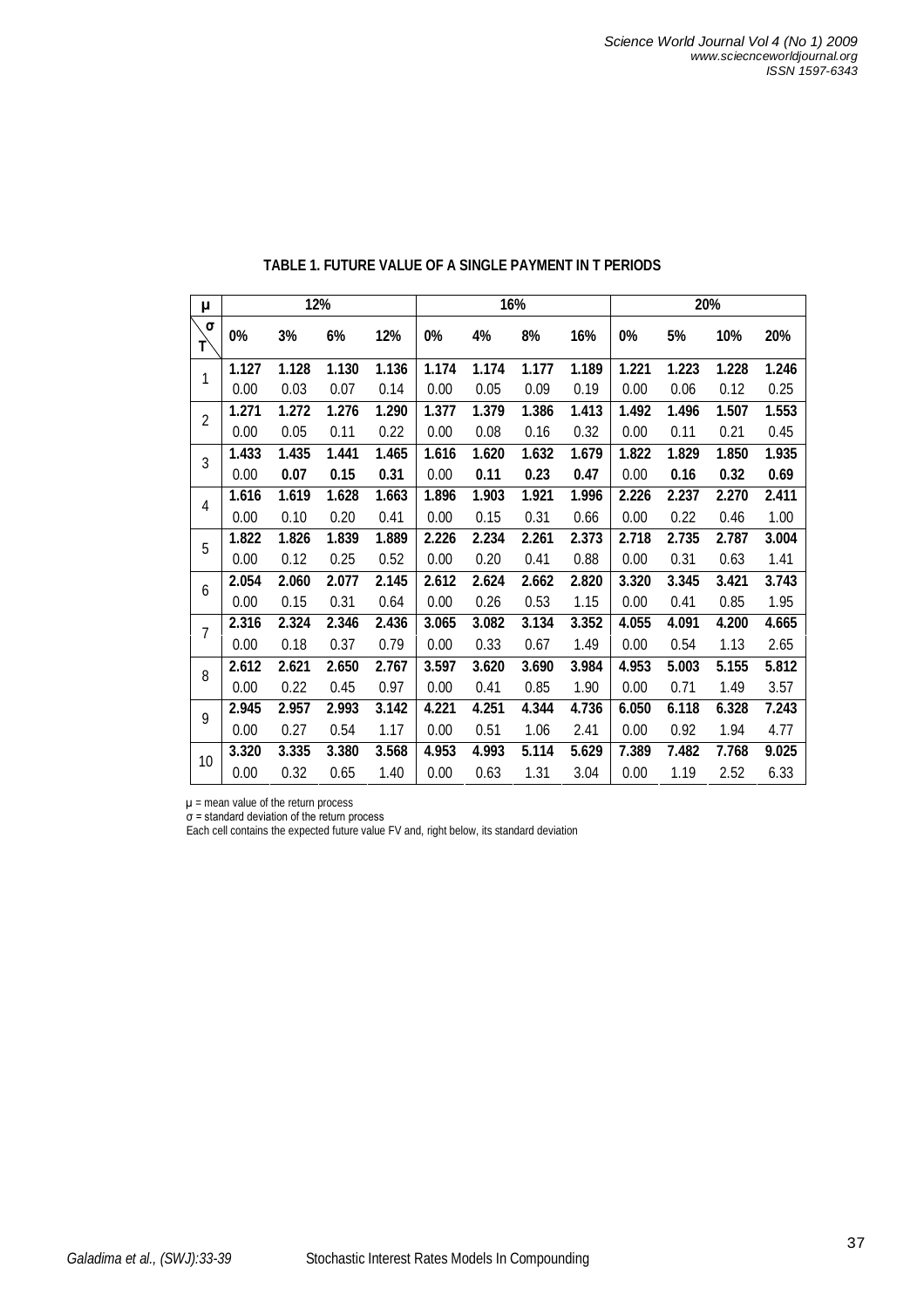| μ              | 12%   |       |       |       | 16%     |       |       |       | 20%   |       |       |       |  |
|----------------|-------|-------|-------|-------|---------|-------|-------|-------|-------|-------|-------|-------|--|
| σ<br>Τ         | 0%    | 3%    | 6%    | 12%   | 0%      | 4%    | 8%    | 16%   | 0%    | 5%    | 10%   | 20%   |  |
| 1              | 1.00  | 1.00  | 1.00  | 1.00  | 1.00    | 1.00  | 1.00  | 1.00  | 1.00  | 1.00  | 1.00  | 1.00  |  |
|                | 0.0   | 0.0   | 0.0   | 0.0   | 0.0     | 0.0   | 0.0   | 0.0   | 0.0   | 0.0   | 0.0   | 0.0   |  |
| $\overline{2}$ | 2.13  | 2.13  | 2.13  | 2.14  | 2.17    | 2.17  | 2.18  | 2.19  | 2.22  | 2.22  | 2.23  | 2.25  |  |
|                | 0.0   | 0.0   | 0.1   | 0.2   | 0.0     | 0.0   | 0.9   | 0.2   | 0.0   | 0.0   | 0.1   | 0.4   |  |
| 3              | 3.40  | 3.40  | 3.41  | 3.43  | 3.55    | 3.55  | 3.56  | 3.60  | 3.71  | 3.72  | 3.73  | 3.80  |  |
|                | 0.0   | 0.1   | 0.1   | 0.2   | 0.0     | 0.1   | 0.2   | 0.3   | 0.0   | 0.2   | 0.3   | 0.7   |  |
| 4              | 4.83  | 4.84  | 4.85  | 4.89  | 5.17    | 5.17  | 5.19  | 5.28  | 5.54  | 5.55  | 5.58  | 5.73  |  |
|                | 0.0   | 0.1   | 0.2   | 0.4   | 0.0     | 0.2   | 0.5   | 0.7   | 0.0   | 0.4   | 1.0   | 2.4   |  |
| 5              | 6.45  | 6.45  | 6.47  | 6.55  | 7.06    | 7.08  | 7.12  | 7.28  | 7.76  | 7.78  | 7.85  | 8.14  |  |
|                | 0.0   | 0.2   | 0.4   | 0.5   | 0.0     | 0.3   | 0.9   | 1.3   | 0.0   | 0.7   | 1.8   | 3.1   |  |
| 6              | 8.27  | 8.28  | 8.31  | 8.44  | 9.29    | 9.31  | 9.38  | 9.65  | 10.48 | 10.52 | 10.64 | 11.15 |  |
|                | 0.0   | 0.3   | 0.5   | 0.6   | 0.0     | 0.4   | 1.2   | 3.6   | 0.0   | 1.3   | 3.3   | 5.5   |  |
| $\overline{7}$ | 10.32 | 10.34 | 10.39 | 10.59 | 11.90   | 11.94 | 12.04 | 12.47 | 13.80 | 13.86 | 14.06 | 14.89 |  |
|                | 0.0   | 0.4   | 0.8   | 1.3   | $0.0\,$ | 0.6   | 1.8   | 5.1   | 0.0   | 2.3   | 5.0   | 8.1   |  |
| 8              | 12.64 | 12.66 | 12.74 | 13.02 | 14.97   | 15.02 | 15.17 | 15.82 | 17.85 | 17.96 | 18.26 | 19.56 |  |
|                | 0.0   | 0.5   | 1.0   | 2.0   | 0.0     | 1.6   | 2.3   | 6.5   | 0.0   | 4.0   | 6.5   | 14.6  |  |
| 9              | 15.25 | 15.29 | 15.38 | 15.79 | 18.56   | 18.64 | 18.86 | 19.81 | 22.81 | 22.96 | 23.42 | 25.37 |  |
|                | 0.0   | 0.6   | 1.3   | 2.7   | 0.0     | 1.4   | 4.4   | 9.1   | 0.0   | 5.1   | 11.7  | 21.0  |  |
| 10             | 18.20 | 18.24 | 18.38 | 18.93 | 22.78   | 22.89 | 23.21 | 24.54 | 28.86 | 29.08 | 29.75 | 32.61 |  |
|                | 0.0   | 0.7   | 1.6   | 3.2   | 0.0     | 2.9   | 6.6   | 10.4  | 0.0   | 8.5   | 19.8  | 28.4  |  |

## **TABLE 2. FUTURE VALUE OF A UNIT ANNUITY FOR T PERIODS**

µ=mean value of the return process

σ=standard deviation of the return process

Each cell contains the expected FV and, right below, its standard deviation.